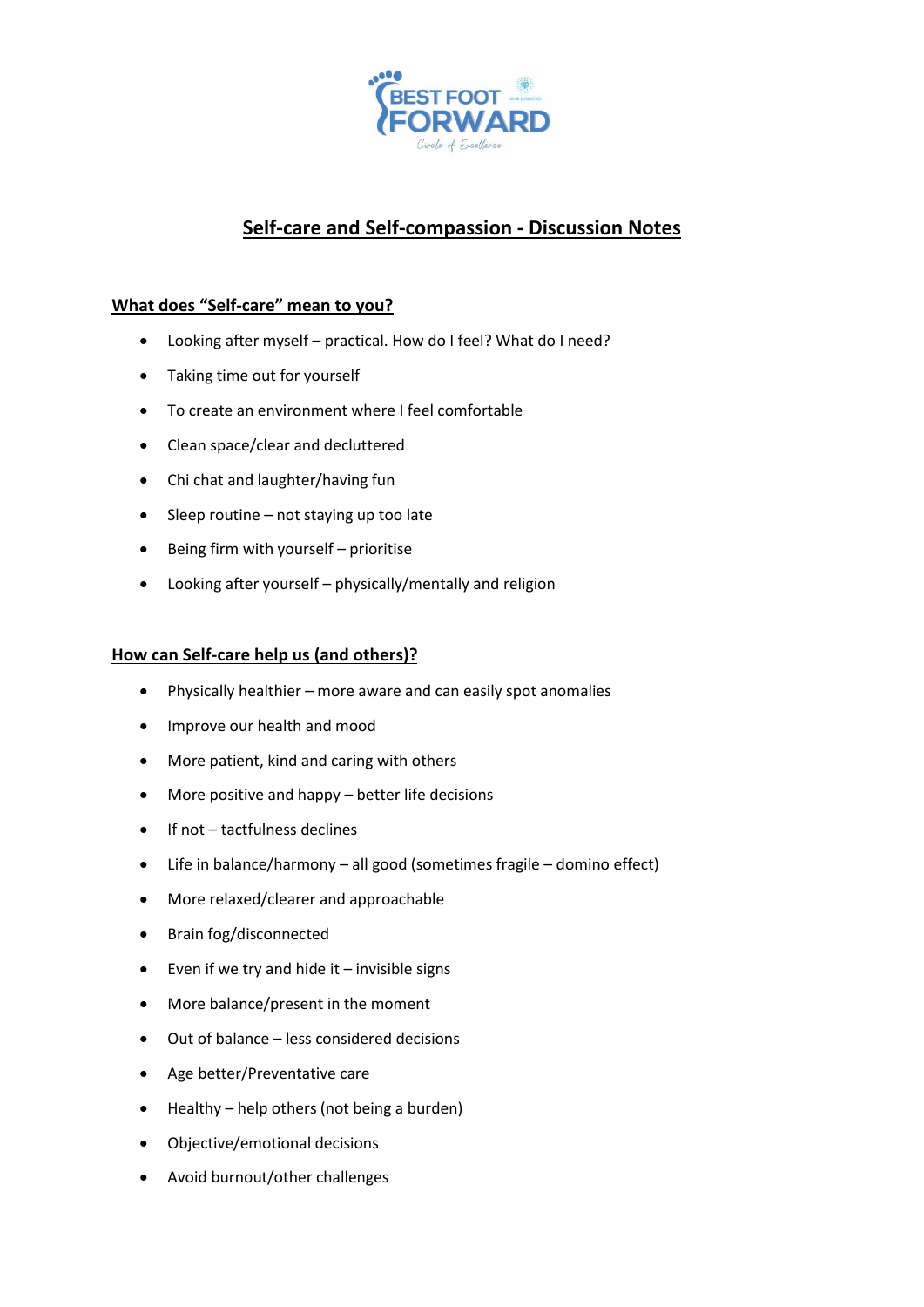

• Practical and safer to address

## **How much self-care and what kind?**

- Walk the dog/clean pets
- Teaching daughter self-care and respect of her body
- Appointment for monthly manicure/pedicure
- My time
- Getting out and about
- Play Piano
- Boundaries around work and working hours impacts others
- Turn work/mobile phone off/don't look at emails
- Exercises and breathing exercises
- Putting small steps in place
- Belief/trying different things
- Snowballs if we don't control it
- Have fun!
- Need to get better more consistent
- BFF

#### **How can we build in more self-care?**

- Log off/ignore PC/tablet/phone
- Streaks app set and add goals/checklists
- Identify role models and learn from them/buddy
- Little thins and small amount of time short breaks
- Find your rhythm
- Schedule/plan v Just do it!
- Get away
- Monthly massage
- Use work diary to plan in appointments/schedule time for self